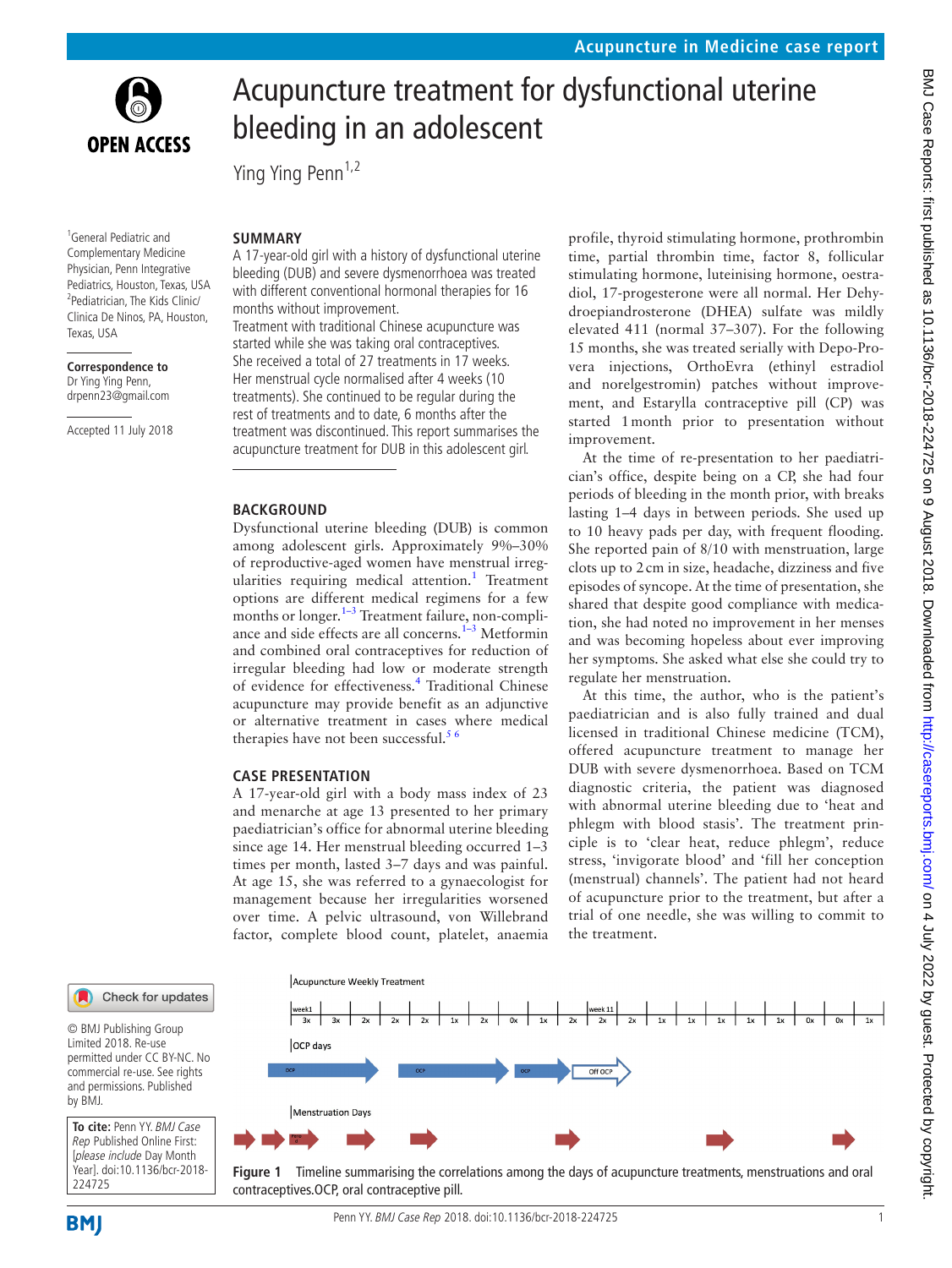<span id="page-1-0"></span>

| Table           | $\overline{\phantom{0}}$ |           | Needle placements of each treatment session                                                                                             |          |                |                         |                          |                         |        |    |          |                          |             |             |                          |                                                                                                                                                                                                                |                                                    |                |                                                        |                        |
|-----------------|--------------------------|-----------|-----------------------------------------------------------------------------------------------------------------------------------------|----------|----------------|-------------------------|--------------------------|-------------------------|--------|----|----------|--------------------------|-------------|-------------|--------------------------|----------------------------------------------------------------------------------------------------------------------------------------------------------------------------------------------------------------|----------------------------------------------------|----------------|--------------------------------------------------------|------------------------|
| Office          |                          |           |                                                                                                                                         |          |                |                         |                          |                         |        |    |          |                          |             |             | ä                        |                                                                                                                                                                                                                | Zhu's                                              |                |                                                        | Needle                 |
| Visits          | コロ                       | $\vec{z}$ | ≧ ∾ี                                                                                                                                    | 54<br>36 | $\overline{a}$ | ೫ ಕ                     | င္တြဲ ၅                  | ದಿ ∞                    | ಕಿ ಂ   | 5a | $\leq m$ | ت ≥                      | $\approx$ m | $\approx$ 4 | Gong                     | Ear points                                                                                                                                                                                                     | Scalp                                              | Special        | Additional points/remarks                              | Retention              |
|                 |                          |           |                                                                                                                                         |          |                |                         |                          |                         |        |    |          |                          |             |             |                          |                                                                                                                                                                                                                | Points                                             | Points         |                                                        | Time (min)             |
|                 |                          | ≒         |                                                                                                                                         |          |                |                         | $\sim$                   | $\sim$                  |        |    |          |                          |             |             | $\sim$                   | SM, K, ovary                                                                                                                                                                                                   | 口半                                                 |                | ST29×2                                                 | $\sqrt{30}$            |
|                 |                          |           |                                                                                                                                         |          |                |                         | $\sim$                   | $\sim$                  |        |    |          |                          |             |             | $\sim$                   | SM, K, ovary                                                                                                                                                                                                   | 口<br>王                                             |                | ST29x2                                                 | 35                     |
| $\sim$          | $\sim$                   |           |                                                                                                                                         | $\sim$   |                |                         | $\sim$                   | $\sim$                  |        |    |          |                          |             |             | $\sim$                   | SM, K, ovary                                                                                                                                                                                                   | 二王                                                 | FuKe, DuanHong | $ST29\times2$                                          | $\frac{1}{20}$         |
| 4               | $\sim$                   |           |                                                                                                                                         | $\sim$   |                |                         | $\sim$                   | $\sim$                  |        |    |          |                          |             |             | $\sim$                   | SM, K, ovary                                                                                                                                                                                                   | 口<br>王                                             | FuKe, DuanHong | ST29×2, patient appears relaxed                        | 30                     |
| S               | $\sim$                   |           |                                                                                                                                         | $\sim$   |                |                         | $\sim$                   | $\sim$                  | $\sim$ |    |          | $\overline{\phantom{0}}$ |             |             | $\sim$                   | SM, pelvis, SP                                                                                                                                                                                                 | 二王                                                 |                | A little dizzy after last session                      | $\overline{50}$        |
| 6               | $\overline{\mathbf{c}}$  |           |                                                                                                                                         |          |                |                         | $\overline{\mathcal{C}}$ | $\overline{\mathbf{c}}$ | $\sim$ |    |          |                          |             |             | $\sim$                   | SM, K, SP                                                                                                                                                                                                      | HF, LJ                                             | FuKe, DuanHong | Warm liquid, no spicy, fatty foods                     | 30                     |
| $\overline{ }$  | $\sim$                   |           |                                                                                                                                         |          |                |                         |                          | $\sim$                  | $\sim$ |    |          |                          |             |             | $\sim$                   | SM, K, SP                                                                                                                                                                                                      | 三王                                                 |                |                                                        | 30                     |
| $\infty$        |                          |           |                                                                                                                                         |          |                |                         |                          |                         |        |    |          |                          |             |             | $\sim$                   | SM, pelvis, SP, K                                                                                                                                                                                              | HF, LJx3                                           |                | $K14\times2$                                           | 30                     |
| $\sigma$        | $\sim$                   |           |                                                                                                                                         |          |                |                         |                          |                         |        |    |          |                          |             |             | $\sim$                   |                                                                                                                                                                                                                | 己王                                                 | FuKe, DuanHong |                                                        | 45                     |
| $\overline{0}$  | $\sim$                   |           |                                                                                                                                         |          |                |                         |                          |                         |        |    |          |                          |             |             | $\sim$                   | SM, K, SP                                                                                                                                                                                                      | HF, LJ                                             | FuKe, DuanHong | K14×2, K7                                              | 35                     |
| $\overline{1}$  | $\sim$                   |           |                                                                                                                                         | $\sim$   |                |                         | $\sim$                   | $\sim$                  |        |    |          |                          |             |             | $\sim$                   | SM, K, SP, Pit                                                                                                                                                                                                 | HF, LJ                                             | FuKe, DuanHong | UB23×2, 32×2, Du4, JiaJi<br>$L2 \times 2, L4 \times 2$ | 35 supine, 25<br>prone |
| $\overline{2}$  | $\sim$                   |           |                                                                                                                                         | $\sim$   |                | $\sim$                  | $\sim$                   | $\sim$                  |        |    |          |                          |             |             | $\sim$                   | SM, K, SP, Pit                                                                                                                                                                                                 | HE LJ                                              | FuKe, DuanHong | UB23×2, 32×2, Du4. GB41                                | 35 supine, 25<br>prone |
| 13              | $\sim$                   |           |                                                                                                                                         |          |                |                         | $\sim$                   | $\sim$                  |        |    |          |                          |             |             | $\sim$                   | SM, SP                                                                                                                                                                                                         | HF, LIx2                                           | FuKe, DuanHong | K7, Da Cha Xue                                         | 45                     |
| 14              | $\sim$                   |           |                                                                                                                                         |          |                | $\sim$                  |                          |                         |        |    |          |                          |             |             | $\sim$                   | SM, K, SP, pelvis                                                                                                                                                                                              | HF, LJx2                                           | FuKe, DuanHong | Mu Xue                                                 | 45                     |
| مبر             | $\sim$                   |           |                                                                                                                                         |          |                | $\sim$                  |                          |                         |        |    |          |                          |             |             | $\sim$                   | SM, K, SP, pelvis                                                                                                                                                                                              | HF, LJx2                                           | FuKe, HuanChao | ST40, GB43                                             | 45                     |
| $\frac{6}{2}$   | $\sim$                   |           |                                                                                                                                         |          |                |                         |                          |                         |        |    |          |                          |             |             | $\sim$                   | SM, SP, pelvis                                                                                                                                                                                                 | $\frac{1}{2}$                                      | FuKe, HuanChao | ST40, GB43, Mu Xue                                     | 30                     |
| 17              | $\sim$                   |           |                                                                                                                                         |          |                |                         |                          |                         |        |    |          |                          |             |             | $\sim$                   | SM, K, SP                                                                                                                                                                                                      | $\begin{array}{c}\n\sqcup \\ \exists\n\end{array}$ | FuKe, HuanChao | ST40, GB43, disctontinue CP                            | $\frac{8}{30}$         |
| $\frac{8}{2}$   | $\sim$                   |           |                                                                                                                                         |          |                |                         |                          |                         |        |    |          |                          |             |             | $\sim$                   | SM, K, SP, pelvis                                                                                                                                                                                              | HF, LIX2                                           | FuKe, HuanChao | ST40, Mu Xue                                           | 50                     |
| $\overline{19}$ | $\sim$                   |           |                                                                                                                                         |          |                |                         |                          |                         |        |    |          |                          |             |             | $\sim$                   | SM, K, SP, pelvis                                                                                                                                                                                              | HF, LJx2                                           | FuKe, HuanChao | ST40, Duan Hong                                        | 30                     |
| 20              | 2                        |           |                                                                                                                                         |          |                |                         |                          |                         |        |    |          |                          |             |             | $\sim$                   | SM, SP                                                                                                                                                                                                         | HF, LIX2                                           | FuKe, HuanChao | ST40, GB43K6, UB62, SI3                                | 50                     |
| $\overline{2}1$ | $\sim$                   |           |                                                                                                                                         |          |                |                         |                          |                         |        |    |          | $\overline{\phantom{0}}$ |             |             | $\sim$                   | SM, SP                                                                                                                                                                                                         | HF, LIX2                                           | FuKe, HuanChao | Ŋ                                                      | 50                     |
| $\overline{2}$  | $\sim$                   |           |                                                                                                                                         |          |                |                         |                          |                         |        |    |          |                          |             |             | $\overline{\phantom{0}}$ | SM, K, SP, pelvis                                                                                                                                                                                              | HF, LIX2                                           | FuKe, HuanChao | K7, ST40×2                                             | 50                     |
| 23              | $\sim$                   |           |                                                                                                                                         |          |                |                         |                          |                         |        |    |          |                          |             |             | $\sim$                   | SM, K, SP, pelvis                                                                                                                                                                                              | HF, LIX2                                           | FuKe, HuanChao | K7, ST40×2                                             | $30^{\circ}$           |
| 24              |                          |           |                                                                                                                                         |          |                | $\overline{\mathbf{c}}$ |                          |                         |        |    |          |                          |             |             |                          |                                                                                                                                                                                                                | 生                                                  | FuKe           | $ST40\times2$                                          | $\approx$              |
| 25              |                          |           |                                                                                                                                         |          |                |                         |                          |                         |        |    |          |                          |             |             |                          |                                                                                                                                                                                                                | 口<br>王                                             |                |                                                        |                        |
| 26              | $\sim$                   |           |                                                                                                                                         |          |                |                         |                          |                         |        |    |          |                          |             |             |                          |                                                                                                                                                                                                                | 三王                                                 |                |                                                        |                        |
| 27              | $\sim$                   |           |                                                                                                                                         |          |                |                         |                          |                         |        |    |          |                          |             |             |                          |                                                                                                                                                                                                                | 二壬                                                 |                |                                                        |                        |
| 28              | $\sim$                   |           |                                                                                                                                         |          |                |                         |                          |                         |        |    |          |                          |             |             |                          |                                                                                                                                                                                                                | $\pm$                                              |                |                                                        |                        |
| 29              | $\sim$                   |           |                                                                                                                                         |          |                |                         |                          | $\overline{ }$          |        |    |          |                          |             |             |                          | $\geqslant$                                                                                                                                                                                                    | 生                                                  |                |                                                        |                        |
| 30              |                          |           | Follow-up visit: 8 weeks after last session, no needling.                                                                               |          |                |                         |                          |                         |        |    |          |                          |             |             |                          |                                                                                                                                                                                                                |                                                    |                |                                                        |                        |
| $\overline{5}$  |                          |           | Follow-up visit: 6 months after treatment session #29. No needling, menstruations have been regular with minimal to none dysmenorrhoea. |          |                |                         |                          |                         |        |    |          |                          |             |             |                          |                                                                                                                                                                                                                |                                                    |                |                                                        |                        |
|                 |                          |           | t '1' indicates unilateral placement; '2' indicates bilateral placement.<br>* LI 4 and LV 3 are placed at opposite body sides.          |          |                |                         |                          |                         |        |    |          |                          |             |             |                          | CP, contraceptive pill; HF, head and face; K, kidney; LJ, large intestine; LJ, lower jiao; LJ, lung channel; Pit, pituitary; SM, Shen Men; SP, spleen; ST, stomach channel; R, Ren (Conception Vessel) Channel |                                                    |                |                                                        |                        |
|                 |                          |           |                                                                                                                                         |          |                |                         |                          |                         |        |    |          |                          |             |             |                          |                                                                                                                                                                                                                |                                                    |                |                                                        |                        |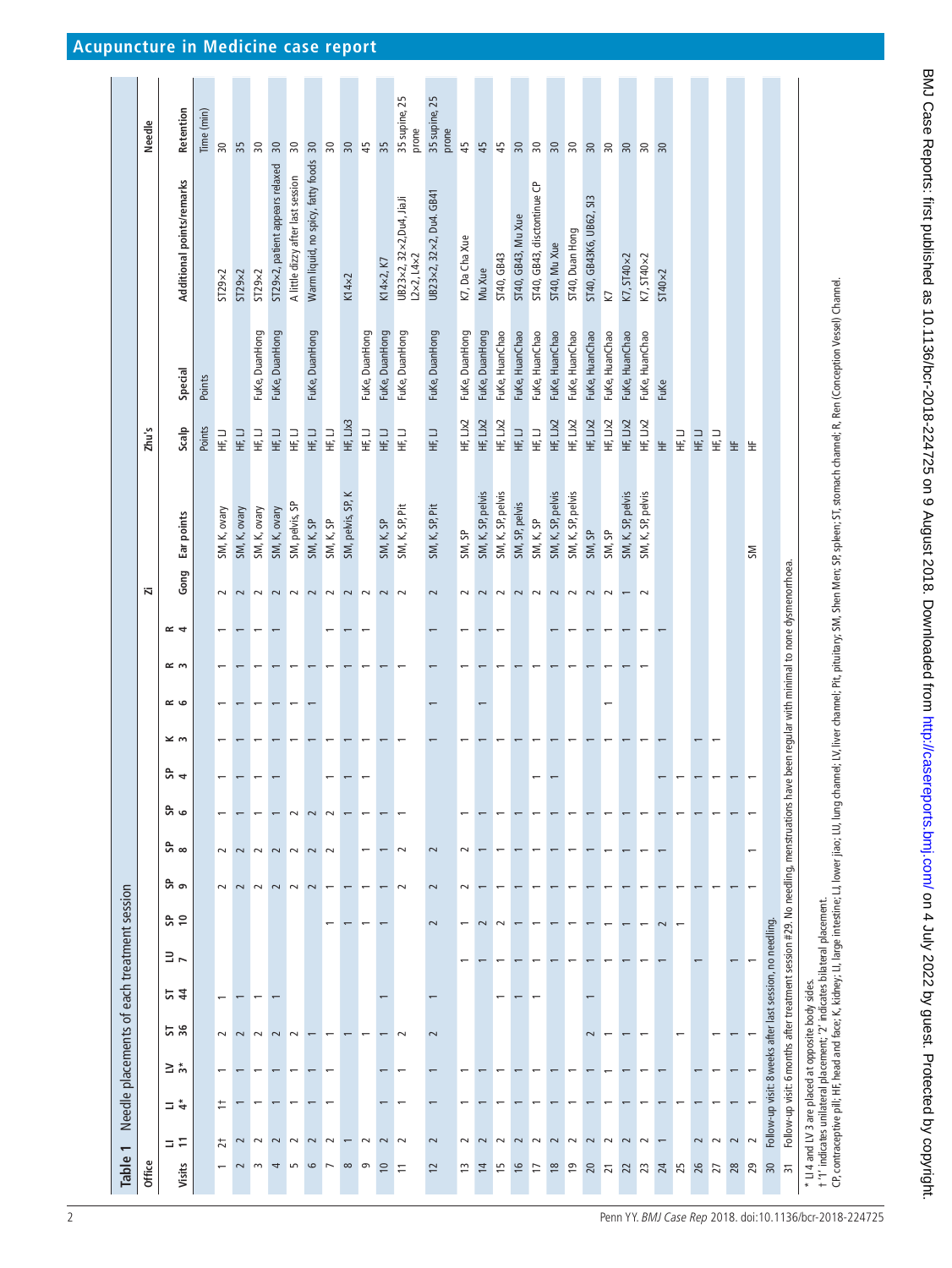## **Box 1 Needling and point details**

## <span id="page-2-0"></span>**Needle size and insertion:**

Ear points, Dong's extraordinary points: 34G×0.5" (0.22x13 mm) needles, perpendicular placement, insertion depth

 $0.1$ "  $-0.2$ ". Scalp points, LU 7, ST44, Duan Hong Xue, Da Cha Xue: 34G×1" (0.22x25 mm) needles, oblique placement, insertion  $0.25$ "  $-0.5$ ".

SP 9, SP10, R3, R4, R6, Zi Gong, ST29:

34G×1.5" (0.22x40 mm) needles, perpendicular placement, insertion depth 0.75".

All other points: 34G×1" (0.22x25 mm) needles, perpendicular placement, insertion depth 0.25".

Ear points abbreviations: SM (Shen Men), K (kidney), SP (spleen), Pit (pituitary).

Zhu's scalp points abbreviations: HF (head and face), LJ (lower jiao).

#### **Special points and locations:**

FuKe: Dong's extraordinary point. This group contains two points, located at the ulnar aspect of the proximal phalange of the thumb, at the intersection of red and white skin, each point is 1/3 distance to the adjacent interphalangeal joint. When it is combined with Huan Chao, the opposite hand was used for Huan Chao.

 Huan Chao: Dong's e xtraordinary p oint, located at the centre of the ulnar side of the middle phalange of the fourth finger, at the intersection of red and white skin.

Mu Xue: Dong's e xtraordinary p oint. This group contains two points, located at the ulnar aspect of the proximal phalange of the second finger, at the intersection of red and white skin, each point is 1/3 distance to the adjacent interphalangeal joint.

Duan Hong: located proximal to the Ba-Xie between second and third finger.

Da Cha Xue: located proximal to the Ba-Xie between thumb and second finger.

HF: Zhu's scalp point, located at Du 24. LJ: Zhu's scalp point, near Du20.

#### **Needle manipulation:**

Gentle rapid twisting was used for UB23, UB32 and Jia Ji points, 10 s each time.

Reducing method while patient with deep slow breathing was used for Zhu's scalp points HF and LJ.

Electrical stimulation: not used.

#### **Treatment**

Acupuncture treatment point selection was based on her TCM diagnosis. Points included scalp points, ear points, extremity distal points and lower abdominal points. The plan was to treat three times per week first, reduce to two times weekly after a few weeks and gradually wean her off of treatment depending on her response. Her CP was to be continued.

Acupuncture treatment was started three times weekly on day 10 of her CP pack and day 2 of her period. Her period lasted for 6 days. On day of treatment (DOT) 13 (CP day 22 and after treatment #6), during the placebo week of CPs, she had another period which lasted 6 days with less pain and blood volume. Acupuncture treatment frequency was reduced to twice weekly, while continuing her CPs.On DOT 29 (new CP pack day 5 and after treatment #10), she had another period with a duration of

Penn YY. BMJ Case Rep 2018. doi:10.1136/bcr-2018-224725 3

5 days with negligible pain. She did not have a period on day 21 of the second pack.

Thirty-twodays after her last period, on DOT 61 (CP day 7 and after treatment session #16), her next period started and lasted for 5 days. Because she was not having menses corresponding to placebo weeks of her CPs, the CP was discontinued on DOT 65. Two weeks afterwards, her acupuncture treatment frequency was weaned to once per week and continued for another 5 weeks for a total of 27 sessions. She continued to have regular periods every 26–37 days without pain. [Figure](#page-0-0) 1 shows the progression of her treatments, periods and CP schedule.

[Table](#page-1-0) 1 summarises acupuncture points used for each session. Needling details of each point are described in [box](#page-2-0) 1. Some Dong's extraordinary points and Zhu's scalp acupuncture points were used, and their locations and insertions are also listed in box 1.

## **Outcome and follow-up**

After the period on DOT 29 (after 10 treatments), the patient continued to have monthly regular periods. The last day of regular weekly treatment was DOT 116, 91 days after CPs were discontinued, for a total of 27 treatments. After the last weekly treatment, over the 4-month follow-up period, she continued to have regular menstruation every 23–25 days, each period lasted 4–5 days using 4–8 not heavily soaked pads per day without dysmenorrhoea. Her DHEA-S remained high at 442. Because her periods had been regular, she stopped tracking them 4 months after treatments were discontinued.

## **Discussion**

Menstrual disorders are common complaints among adolescent girls. The most common cause is DUB from an ovulatory cycle resulting in irregular bleeding. After menarche, 50% of cycles are anovulatory in the first year. By the third year, 95% of cycles are regular in duration and not excessive in volume.<sup>[3](#page-3-3)</sup>

There are many causes of abnormal uterine bleeding. DUB is a diagnosis of exclusion. The workup should rule out pregnancy, von Willebrand disease, thyroid dysfunction, uterine structural abnormalities, Polycystic Ovary Syndrome (PCOS) and other systemic, hormonal and coagulation dysfunctions.<sup>[3](#page-3-3)</sup>

After other diagnoses have been excluded, the treatment method for DUB depends on its severity. Observation with a menstrual calendar is appropriate for mild cases, while hospitalisation with blood transfusion may be necessary for severe cases. For the vast majority of cases of moderate DUB, conventional treatment typically involves hormonal therapy and iron supplementation.

Different medical treatment regimens studied appeared to be equally effective.<sup>1-3</sup> Conventional regimens consist of non-steroidal anti-inflammatory drugs, progestins, combined CPs, levonorgestrel Intrauterine Device (IUDs), danazol, tranexamic acid or analogues of Gonadotropin-releasing hormone (GnRH).

Two acupuncture treatments studies for delayed menstrual cycles have shown promising results as treatment for DUB.<sup>5 6</sup> One study showed improvement of menstrual irregularities after 14 electroacupuncture treatments in PCOS patients, another study demonstrated a greater improvement (no treatment failures) by using 'mind tranquillising and menstruation regulating' needling technique, instead of traditional needling placement, every other day for three cycles.<sup>[6](#page-3-4)</sup>

Acupuncture with or without medicinal herbs has been widely used for women's menstrual disorders in China and Taiwan for at least centuries. Modern research on its mechanism and efficacy